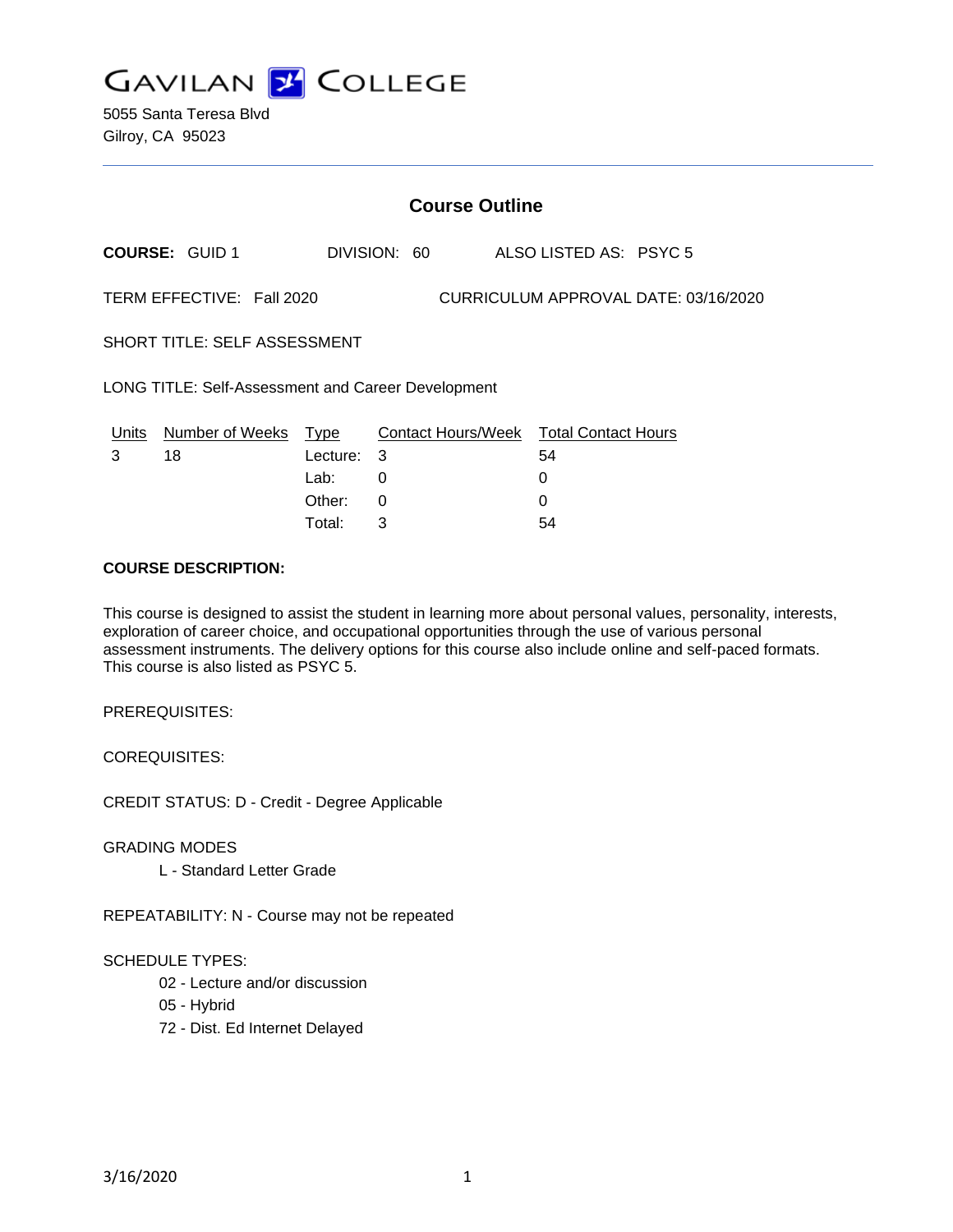### **STUDENT LEARNING OUTCOMES:**

By the end of this course, a student should:

1. Describe the developmental process of career decision making.

2. Examine and discuss the role of their self-concept; which includes personal and work-related values, personality interests, and skills; in order to make effective decisions.

3. Identify, locate, and utilize resources for engaging in career exploration and planning.

4. Integrate self-assessment results with resources and be able to analyze how internal (gender, ethnic, and cultural background, personal, psychological, etc) and external (work situation, economic factors, etc) factors influence career development.

# **CONTENT, STUDENT PERFORMANCE OBJECTIVES, OUT-OF-CLASS ASSIGNMENTS**

Curriculum Approval Date: 03/16/2020

6 Hours

Introduction to self-assessment and career development.

a) discuss Erickson's Developmental Stages and Maslow' Hierarchy of Needs and the

relationship to career exploration and planning; identify current status.

b)define Super's Stages of Career Development; identify current stage.

c)understand how personal motivations and aspirations

change over time.

d)describe the process and guidelines used in the career planning process.

12 Hours

Self Esteem and Readiness for Career Development.

a) identify self-esteem levels and attitudes that contribute to successful patterns of behavior b)

identify belief system and its impact on career development process. b)identify decisional attitudes; locus of control; and emotional intelligence c) develop success profile by identifying past

actions and influences. c) identify approaches and techniques for creating opportunities for success. d) understand personal strengths by identifying preferred learning styles, Gardner's Multiple

Intelligences, and Right/Left Brain Dominance e) define components of goal setting f) create a purpose and vision statement.

16

**Hours** 

Self-Assessment for Self-Discovery

a) define and prioritize work and life core values b)discuss how values

motivate and meet needs c) describe family, cultural, religious, community, etc. influences on values and its affect on career decisions d) identify external and internal factors that contribute to

job satisfaction using Herzberg theory of motivation e) list differences in personality types f) explain personality type using a the Myers-Brigg Type Indicator, Kiersey Temperament, Holland Codes,

and/or True Colors g) recognize how personality type relates to career planning h) identify strengths and challenges for personality preferences i) identify occupational interests using Holland

Interest Environments, ACT job clusters, Worker Trait Groups, and/or Strong Interest Inventory j) match possible majors and career interests with personality preferences and interest inventories

k)discuss the importance of skills in career search l) define and identify skills through inventories, O\*Net, Occusort, and Microskills m) describe perception of own capabilities and skills confidence

levels n) match interest levels with skills confidence levels o) identify skills for development p) identify necessary core competencies and skills using SCANS, and other resources q) list

transferable skills and examples of how skill was used/developed r) synthesize information about self, identify patterns, themes, and similarities among assessment outcomes s) create personal profile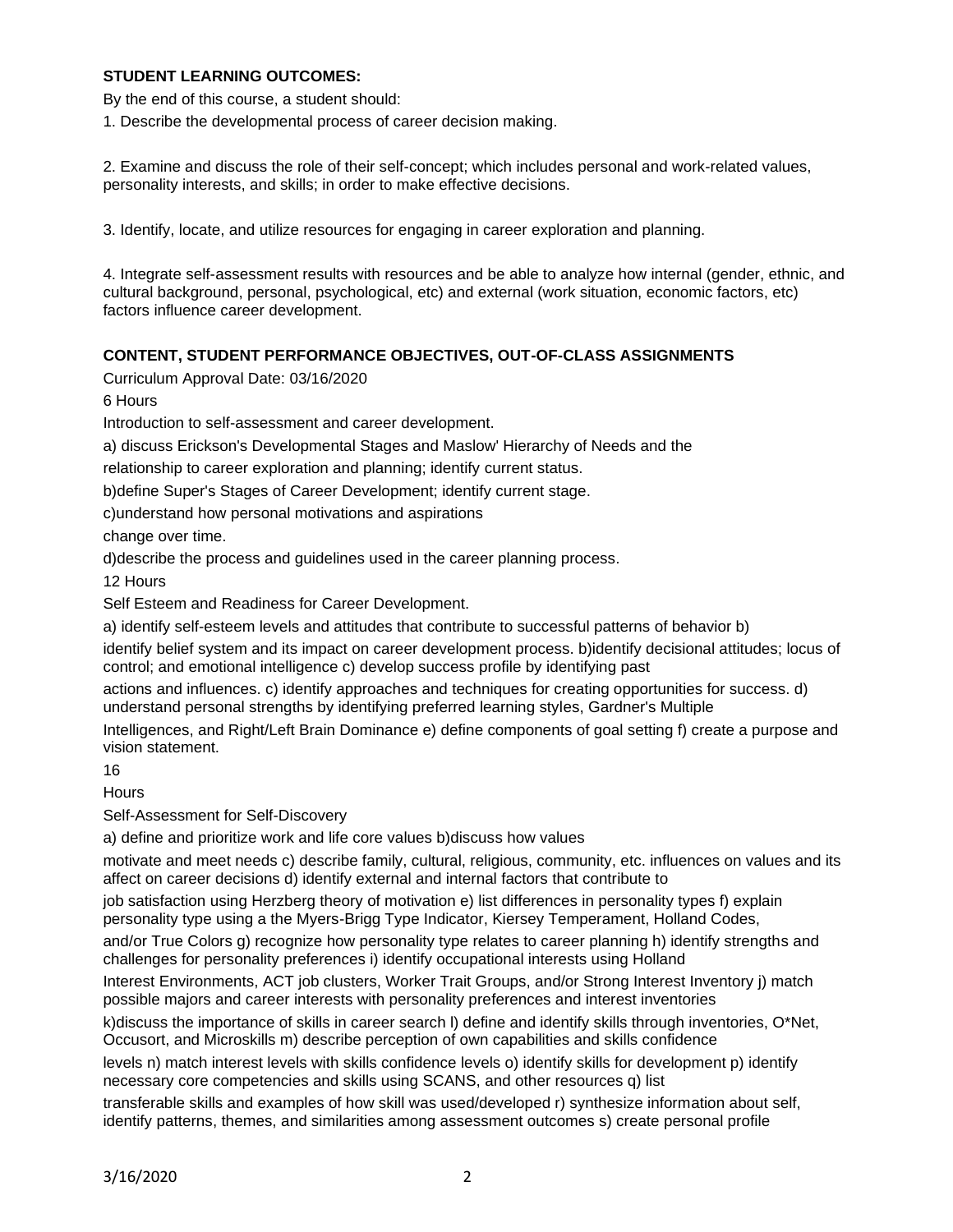of personality, attitude, values, strengths, skills, and interests t) select possible careers based on knowledge of self u) recognize the inherent limitations of assessment instruments and

surveys

10 Hours

The World of Work

a) identify cultural norms, gender, equity issues, cultural diversity, ageism, and related factors that constrict, expand, and influence career options b)list

trends in the workforce that will impact career planning c)list changes in the work force and environment d) identify internal and external barriers, perceived or real, that can impact career

planning e) recognize confidence level required to mitigate barriers f) use web resources to research industries, emerging occupations, fastest growing occupations, trends, core competencies,

and labor market information. g) identify industry clusters projected to increase within 5-10 years. h) review education and training requirements for occupational goals i) develop career ladders with

salary projections j) investigate traditional and non-traditional career paths k)select career options based on the job market trends and needs

8 Hours

Integration of Self and World of Work

a) analyze congruency between self and work environments b)

align personal profile with career interests through life style evaluation c) research top career options and gather data using written and electronic resources d) conduct career interview with

professionals e) compare reality of job duties and responsibilities with research f) discuss lifelong learning, flexibility, and adaptability as necessary traits for on-going career success g)

describe and explore own decision-making process h) apply alternate decision-making models to career search i) identify barriers and strategies to mitigate challenges to decision-making j) apply goal

setting strategies to career choice k) develop career and training plan that supports career decision l) identify support network

2 Hours Final

Exam

### **METHODS OF INSTRUCTION:**

Lecture, small and large group activities, discussions, demonstrations, research, written evaluations, exams, surveys, project, portfolio and web searches.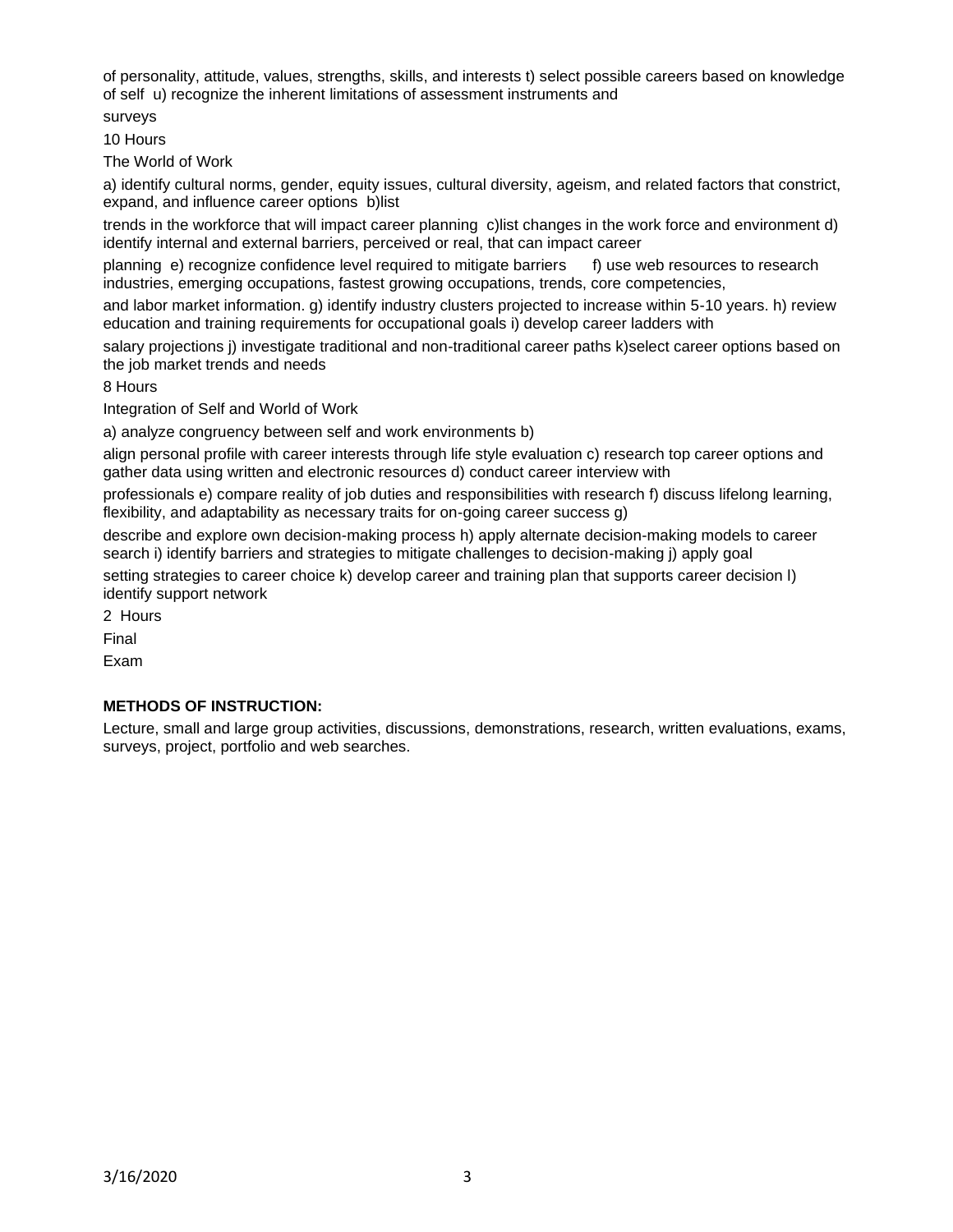# **OUT OF CLASS ASSIGNMENTS:**

Required Outside Hours: 108

Assignment Description:

Required Outside Hours: 108

Assignment Content Description:Outlined in the Course Content area

Required Outside Hours: 108

Assignment Description:

12 Hours

Introduction to self-assessment and career development.

Assignments: Read appropriate chapters in text. Complete related assessments and assignments. Review relevant resources.

Complete Journal and/or quiz.

24 Hours

Self Esteem and Readiness for Career Development.

Assignments: Read appropriate chapters in text. Complete related workbook assignments. Review relevant resources. Complete Journal and/or quiz

32

**Hours** 

Self-Assessment for Self-Discovery

Assignments: Read appropriate chapters in text. Complete related assignments. Review relevant resources. Complete Journal and/or quiz. Complete assessment inventories, surveys, and

profiles.

20 Hours

The World of Work

Assignments: Read appropriate chapters in text. Complete related assignments. Review relevant resources. Complete Journal and/or quiz/exam

16 Hours

Integration of Self and World of Work

Assignments: Read appropriate chapters in text. Complete related assignments. Complete an Informational Career Interview. Create an educational or training plan. Review relevant resources. Complete Journal and/or quiz.

4 hours: text review - preparation for final

# **METHODS OF EVALUATION:**

Writing assignments

Percent of total grade: 20.00 %

20% - 25% Written homework; Reading reports; Essay exams; Term papers

Problem-solving assignments

Percent of total grade: 15.00 %

15% - 20% Homework problems; Quizzes; Exams

Skill demonstrations

Percent of total grade: 10.00 %

10% - 20% Class performance; Performance exams

Objective examinations

Percent of total grade: 10.00 %

10% - 20% Multiple choice; True/false; Matching items; Completion

Other methods of evaluation

Percent of total grade: 15.00 %